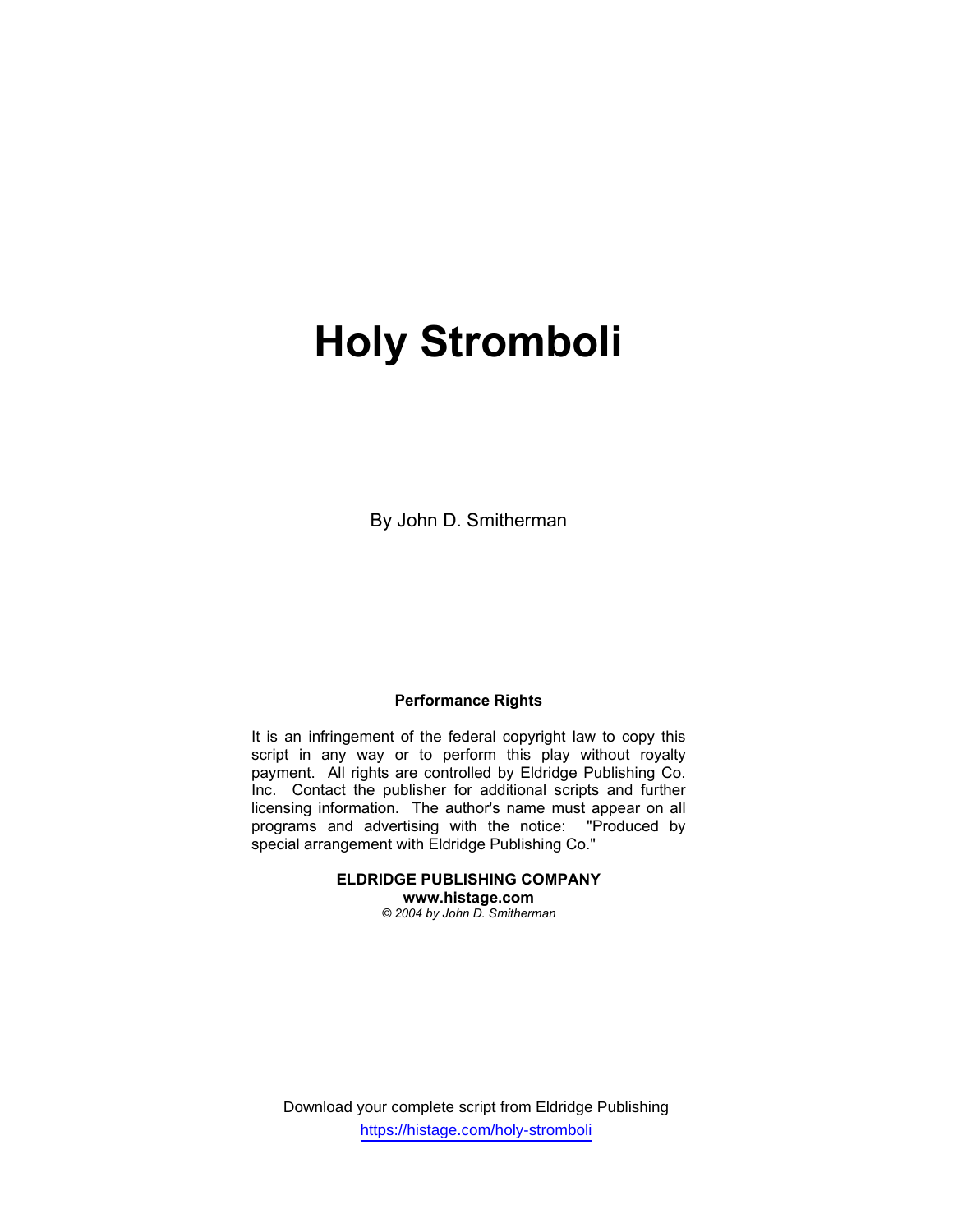Holy Stromboli -2-

## STORY OF PLAY

 John and Maria are happily celebrating their first wedding anniversary when Maria's mother, Nicolette, shows up unexpectedly. Nicolette announces that she is divorcing Maria's father, Sal, because he forgot their twenty-seventh wedding anniversary. And if that isn't enough to ruin John and Maria's celebration, Sal pays a visit. A fight breaks out, and one thing leads to another until, eventually, Sal and John end up sleeping in the guest room. This leaves Maria no other choice but to share a bed with her talkative mother.

 To save his sanity and his own marriage, John solicits help from his friend, Anthony, and concocts a plan to reunite the older couple by arranging a fabulous anniversary dinner. However, just when things are looking up, John's recently divorced father makes a surprise visit with his new, much younger wife to meet their new grandson.

 The only problem is that John and Maria don't have a baby! But with the help of a toy dinosaur and a puppy, the phantom baby makes an appearance. This is the perfect play for an evening of hilarious door slams, witty banter and ageless romance.

(Cover art by John D. Smitherman.)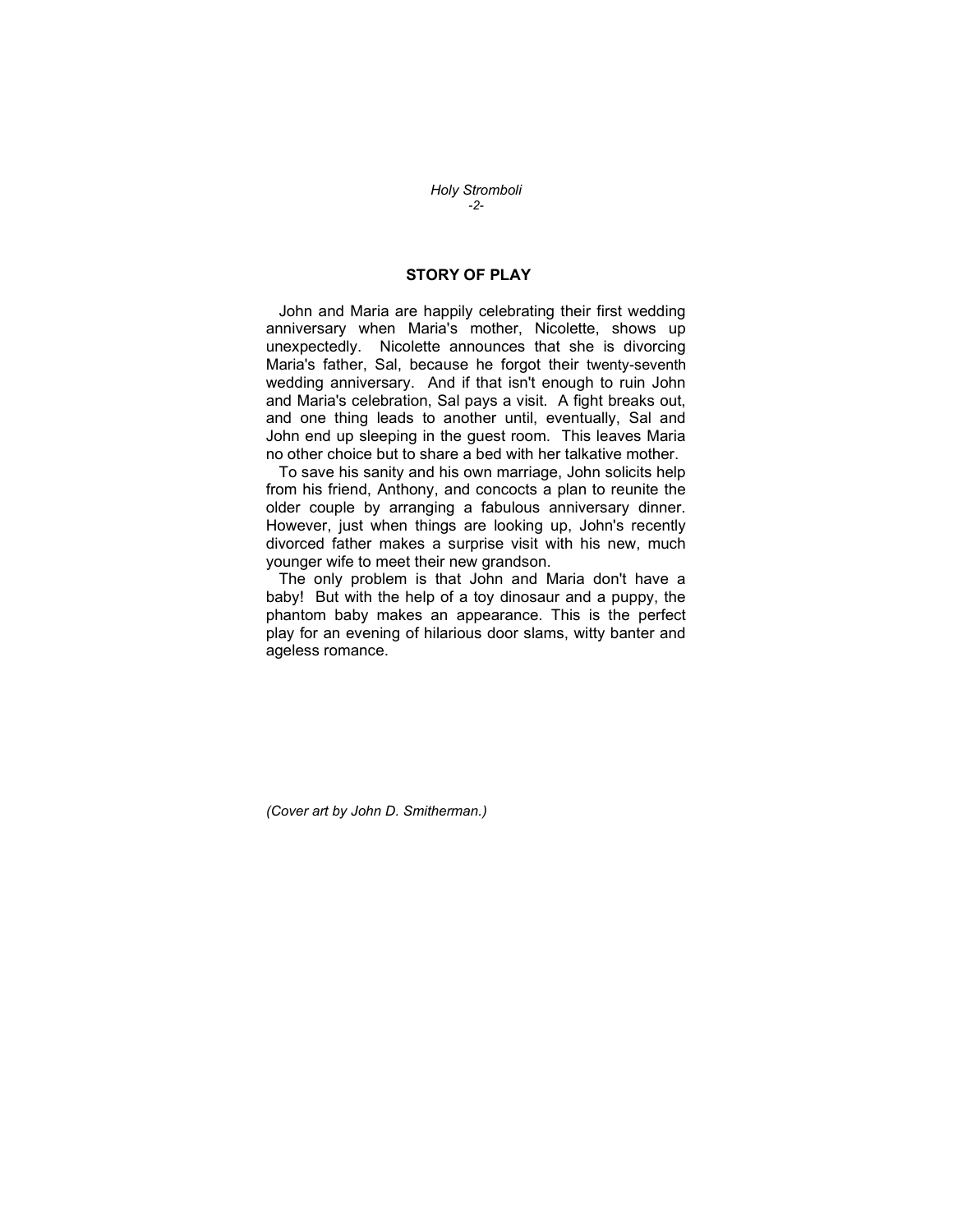Holy Stromboli -3-

# CAST OF CHARACTERS

(4 m, 3 w)

JOHN DOUGLAS: Late 30s, average build. MARIA DOUGLAS: Late 20s, John's wife. SAL D'ANGELO: Late 50s, Maria's father. NICOLETTE D'ANGELO: Late 50's, Sal's wife. ANTHONY: Mid 30s, John's flamboyant friend. DR. DOUGLAS: Late 50s, John's father. NICKI: 21, Dr. Douglas' sexy new wife.

#### **COSTUMES**

JOHN: Vacation attire, sneakers, casual outfit.

MARIA: Vacation attire, sandals, pajamas, casual attire.

NICOLETTE: Nightgown, slippers, hair curlers.

SAL: Boxer shorts, t-shirt, and knee-high black dress socks; Hawaiian shorts and shirt outfit; and black-and-white striped gondola shirt, capri pants, and pink beret.

ANTHONY: Blue cotton pajamas with cloud pattern (or the like), fuzzy slippers, tight leather pants, shiny shirt, sunglasses, apron, chef's hat.

DR. JOHN: Tan safari outfit.

NICKI: Tight sweater, short skirt, high-heeled sandals.

#### **SETTING**

A New York apartment. There are three doors and an archway leading to two offstage bedrooms. From stage left to right two doors lead to the kitchen and the bathroom, and there is a front door. The stage contains a sofa, chair, coffee table, and telephone. A desk, coat rack and umbrella stand are located near the front door.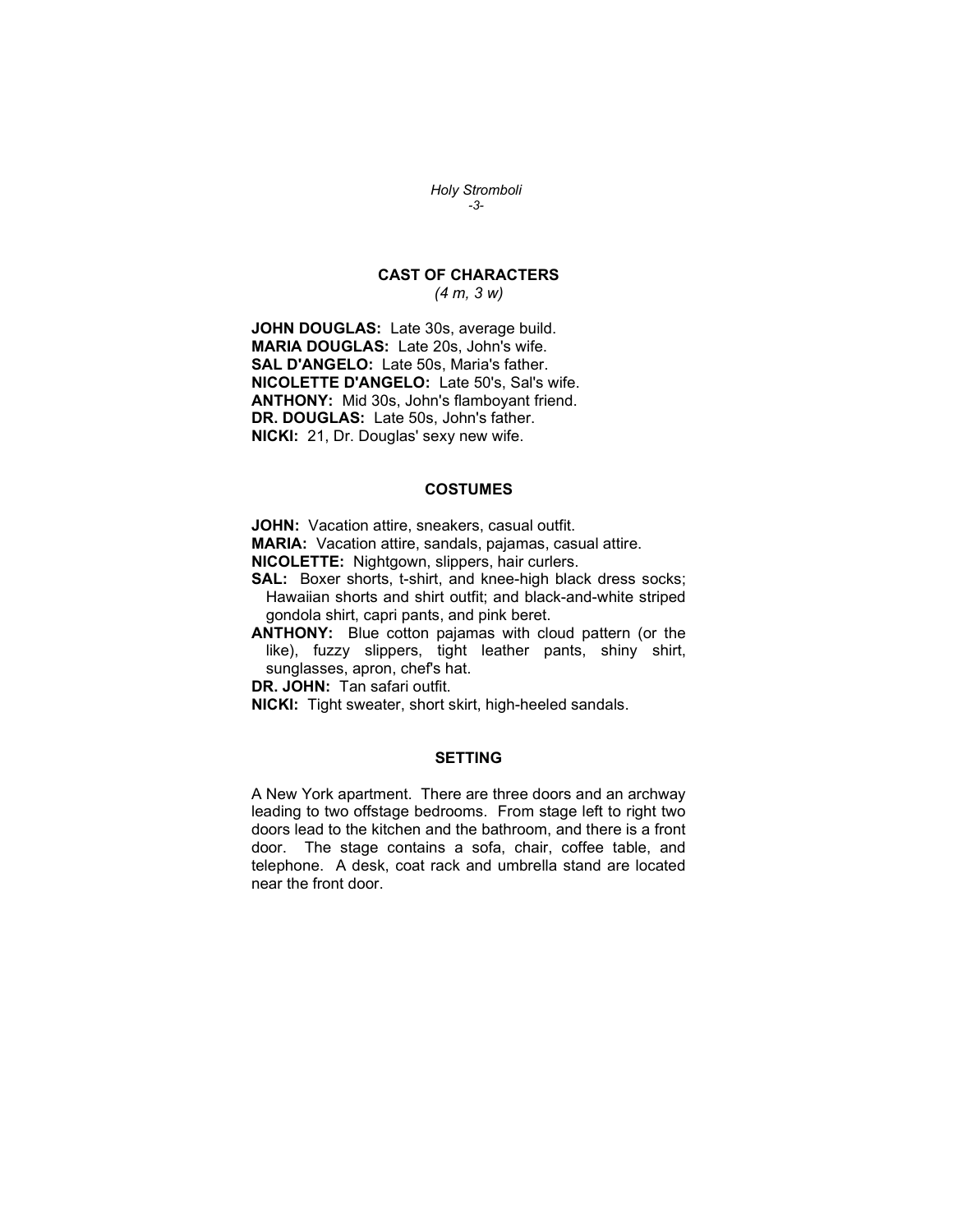Holy Stromboli -4-

### PROPS

- Suitcases Travel case Beach bag **Swimming mask**<br>
Snorkel **Shorkel** Flippers<br>Tablecloth Beach towels (2) bed sheets Coin (3) watches, for John, Maria, Anthony Cocktail with straw, umbrella Large handbag, for Nicolette Tray of cocktails Tray dinosaur<br>
\$40 in bills Toy dinosaur<br>
Pill bottle mar \$40 in bills **Pill bottle marked "Aspirin"**<br>
Pills Pills **Pills** Glass of water Coffee cups Several plates of food Dessert box Phone book Bag of groceries<br>
Man's wallet with credit card Large teddy bear Man's wallet with credit card<br>Glass of juice Fold-up card table, chairs  $(2)$  baby dolls (2) baby dolls (2) baby blankets<br>
Napkins (2) Silverware Puppy (or realistic stuffed toy) Bottle of r<br>Wine glasses Umbrella Wine glasses **Umbrella**<br>Bouquet and vase **Example Section** Bouquet and vase Pad and pencil
	- Glass of water<br>Apron Wedding ring, for John<br>Plate of cannoli Silverware<br>Bottle of red wine

#### SOUND EFFECTS

Doorbell ringing Phone ringing Italian-themed music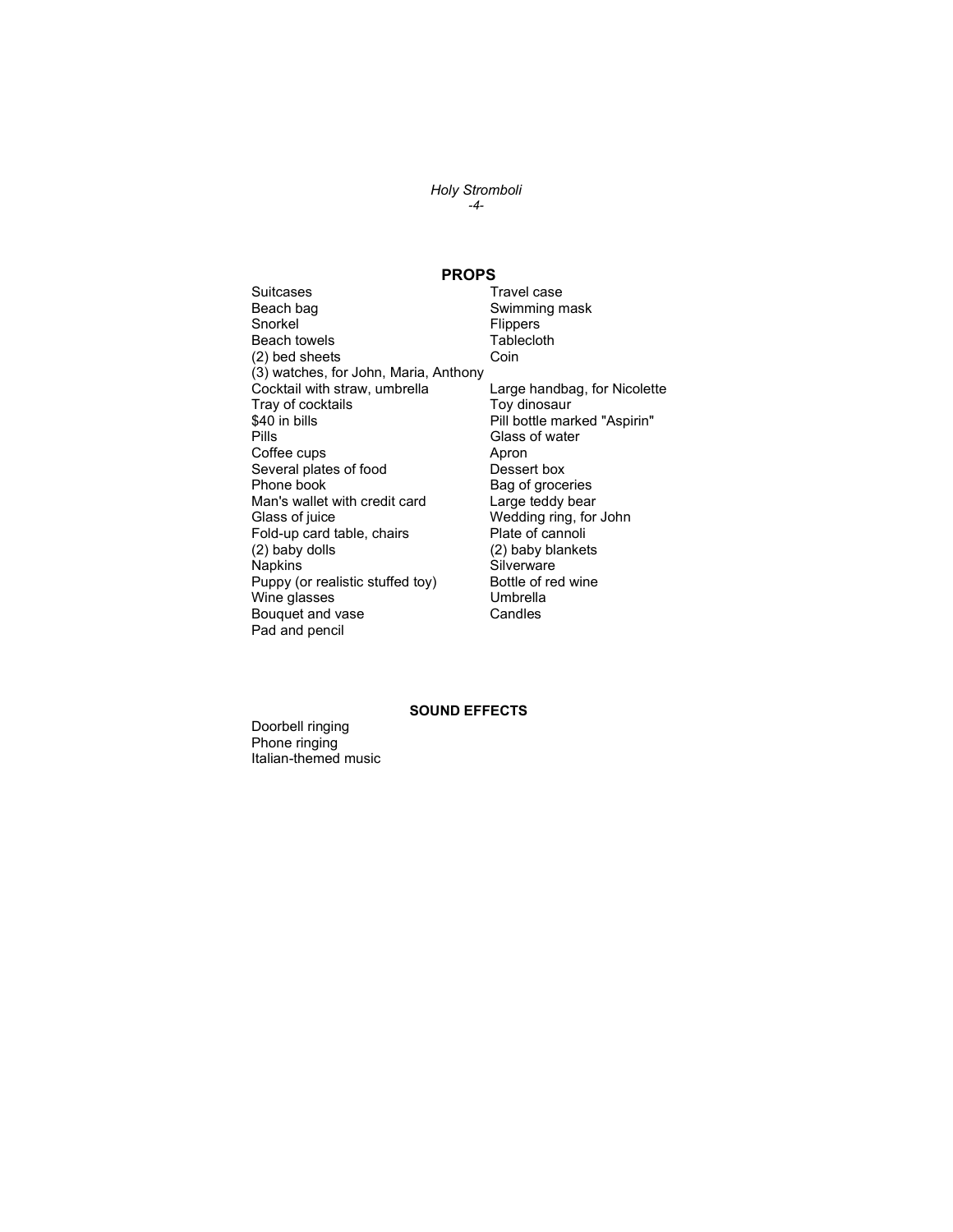Holy Stromboli -5-

## ACT I Scene 1

(AT RISE: The LIGHTS come up on John and Maria's apartment in New York. Front door opens. JOHN and MARIA ENTER wearing vacation attire. John is carrying a suitcase in one hand and a smaller travel case under his arm. With his other arm, he embraces Maria and gives her a passionate kiss. In one hand, Maria holds a beach bag full of swimming equipment (snorkel, masks, flippers, towels.) Her other hand is around John. Once inside, they kick the door closed behind them. John drops the suitcases and hits the light switch on the wall next to the door, never releasing his kiss with Maria. She, in turn, drops her bag next to the sofa as they make their way down to the back of the sofa. Just then, Maria breaks the embrace.)

- MARIA: I've got to pee. (SHE races to the bathroom.) I'll be right back.
- JOHN: (Just before SHE goes in.) Maria. (SHE stops and turns toward HIM.) Happy anniversary.
- MARIA: Happy anniversary. I'll be right out. (SHE EXITS into the bathroom.)

(HE sits on the sofa and starts to go through the things in the beach bag, pulling them out one by one and then returning them to the bag.)

JOHN: Snorkel ... mask ... flippers ...

(MARIA returns and strikes a sexy pose at the bathroom door.)

MARIA: Now, where were we? JOHN: Costa Rica, the Keys -- MARIA: I mean, just now.

(JOHN turns.)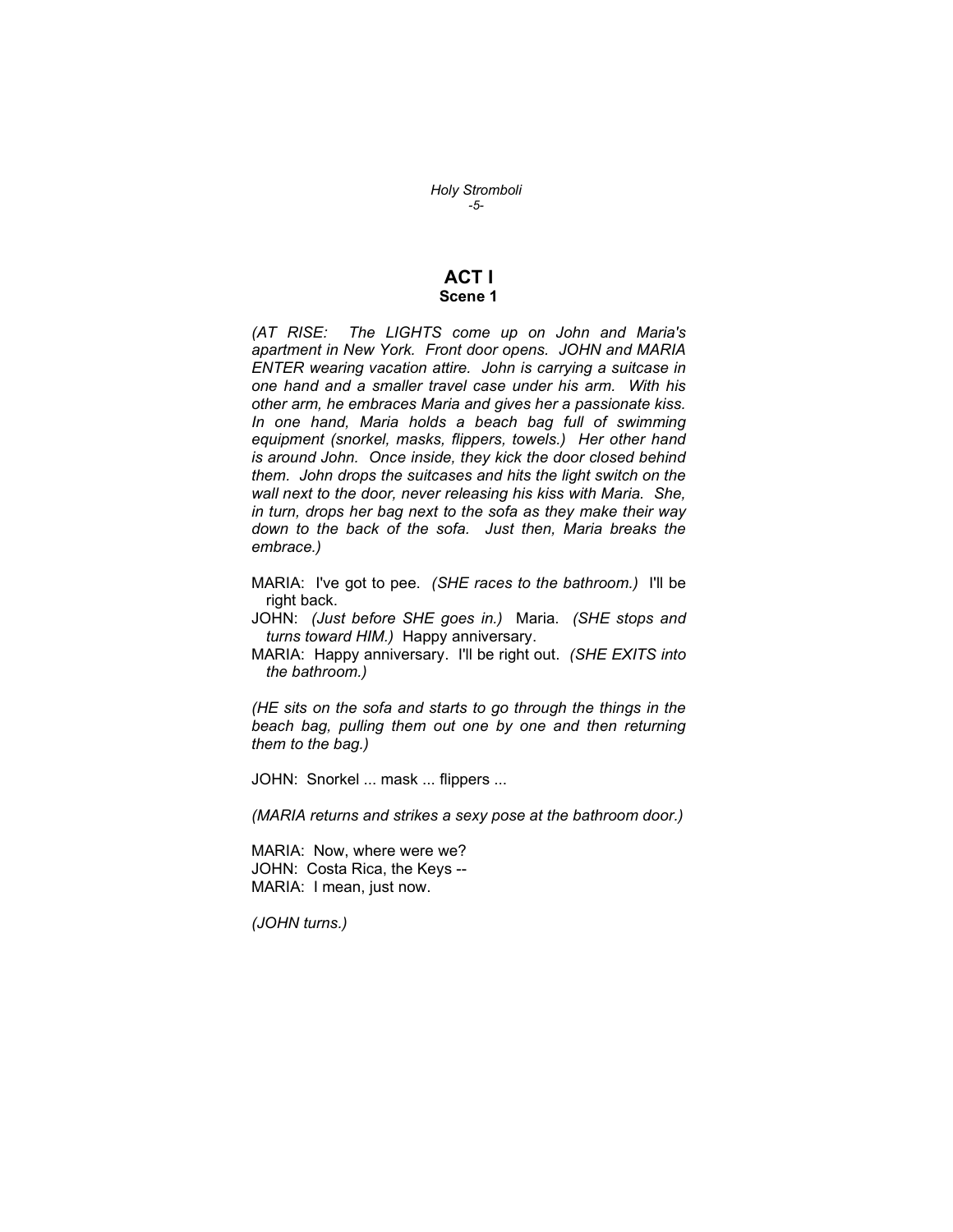#### Holy Stromboli -6-

JOHN: Oh. (Jumping up, HE meets HER behind the sofa for a passionate kiss. He breaks the kiss for a moment to speak.) This has been the best anniversary ever.

MARIA: It was our first.

JOHN: (Looking at HIS watch.) I believe we still have another 21 minutes till it is officially over.

MARIA: (Coyly.) Hmm. I wonder what we could do in those 21 minutes?

JOHN: (In a sexy voice.) I have a few ideas.

(THEY start to kiss passionately once again. Just then, NICOLETTE ENTERS from the bedroom. She is in a nightgown and slippers, hair in curlers. She's carrying a large handbag.)

#### NICOLETTE: Maria?

(JOHN and MARIA fall over the back of the sofa onto the floor in front. They recover quickly, standing on opposite sides of the sofa like they were caught doing something wrong.)

MARIA: Mom?! JOHN: Mrs. D'Angelo?! NICOLETTE: Please ... call me "Mama." JOHN: Mrs. Mama -- MARIA: What are you doing here?

(NICOLETTE looks at JOHN.)

JOHN: I'll get us some drinks. (HE EXITS into the kitchen.) MARIA: What is it?

(THEY both sit on the sofa.)

NICOLETTE: I left your father. MARIA: Where? NICOLETTE: Your father and I are no longer together. MARIA: Did you forget where you left him? NICOLETTE: We're separated.